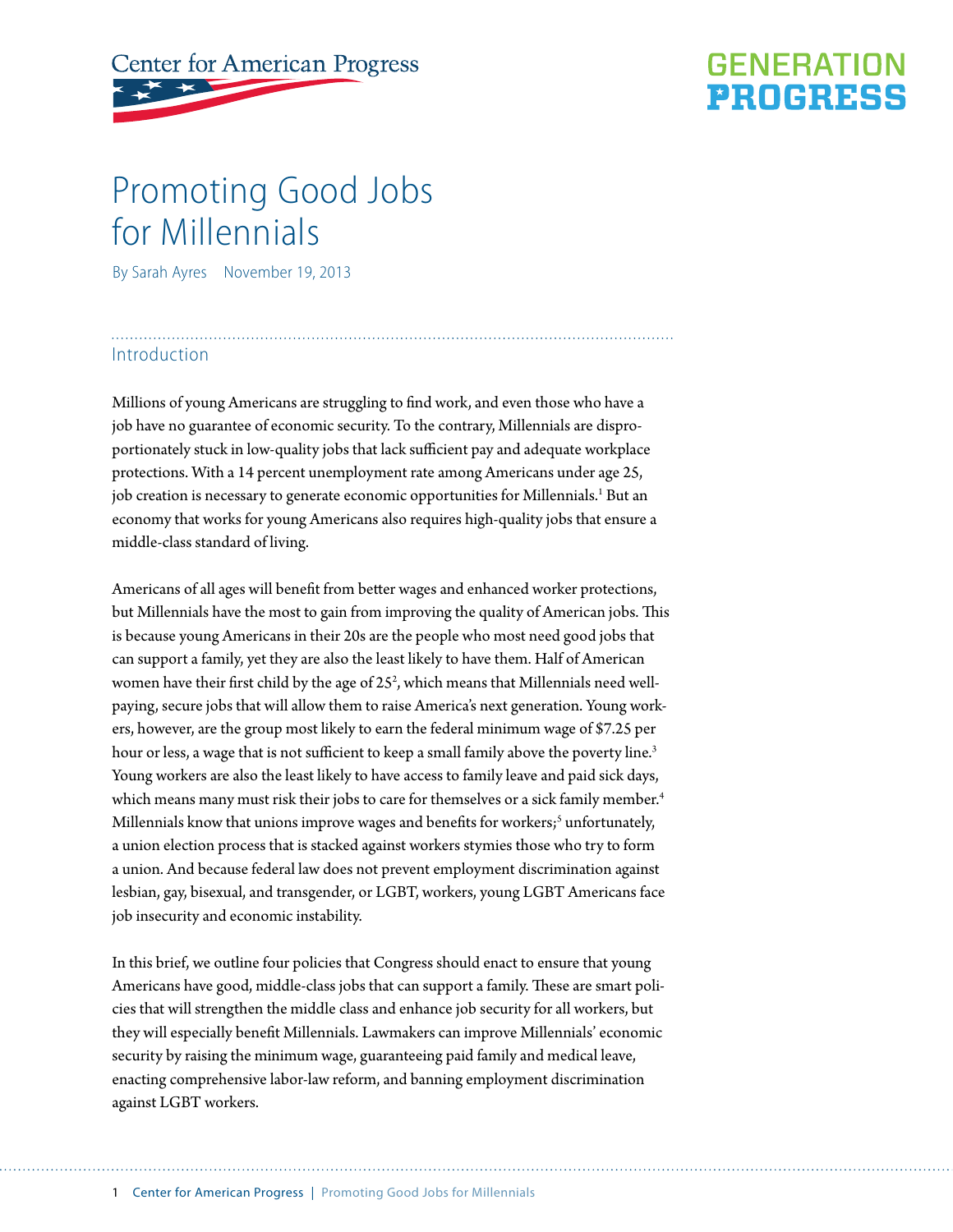# Raise the minimum wage

Today, the minimum wage is insufficient. A full-time, minimum-wage worker earns just \$14,500 a year—\$5,000 less than the official poverty line for a family of three and \$8,000 below the poverty line for a family of four.6 That said, the official poverty threshold is widely regarded as an extremely low bar. This is why many federal anti-poverty programs set their guidelines much higher. The Supplemental Nutrition Assistance Program, or SNAP, for example, sets the eligibility threshold at 130 percent of the federal poverty line.7 When polled, Americans said that a family of four needs to earn an average of \$52,000 yearly to get by.<sup>8</sup> By that measure, even two parents working full time at the minimum wage would not be able to support a family. According to an analysis by the National Low Income Housing Coalition, a single mother of two earning the minimum wage could not afford rent in any state in the country.<sup>9</sup>

Raising the minimum wage would benefit workers of all ages, but it would especially benefit Millennials. This is because Millennials are more likely than older workers to work at a job that lacks sufficient minimum pay. Workers under age 25 constitute only about one-fifth of hourly paid workers, but they make up about half of those paid the federal minimum wage or less.<sup>10</sup> Today's young people are more likely to make the federal minimum wage than young workers in the past. Over the past decade, the share of hourly paid workers under the age of 25 who were paid the minimum wage grew from 7 percent to 12 percent.<sup>11</sup>

This might pose less of a problem if the minimum wage only affected teenagers earning extra spending money, but most of the workers who would benefit from increasing the minimum wage are adults who depend on their earnings to support a family. According to an analysis by the Economic Policy Institute, 88 percent of the workers who would benefit from raising the minimum wage to \$10.10 an hour are at least 20 years old. The affected workers earn about half of their family's total income on average, and 44 percent have at least some college education.<sup>12</sup>

Congress should raise the minimum wage to \$10.10 and index it to inflation or—better yet—to the growth in average wages. This would enable the 1.8 million workers under the age of 25 who are currently earning the minimum wage or less to stay out of poverty and provide a better quality of life for their families. What's more, raising the minimum wage also leads to a "spillover effect," meaning that workers earning slightly more than the minimum wage will see a wage increase as firms seek to preserve the company's wage structure.<sup>13</sup>

Increasing the compensation of low-wage workers has also been shown to reduce employee turnover, boost worker productivity, encourage employers to invest in training for their workers, and increase the demand for goods and services.<sup>14</sup> For these reasons, economists increasingly agree that raising the minimum wage does not kill jobs—even when it is done during hard economic times.<sup>15</sup>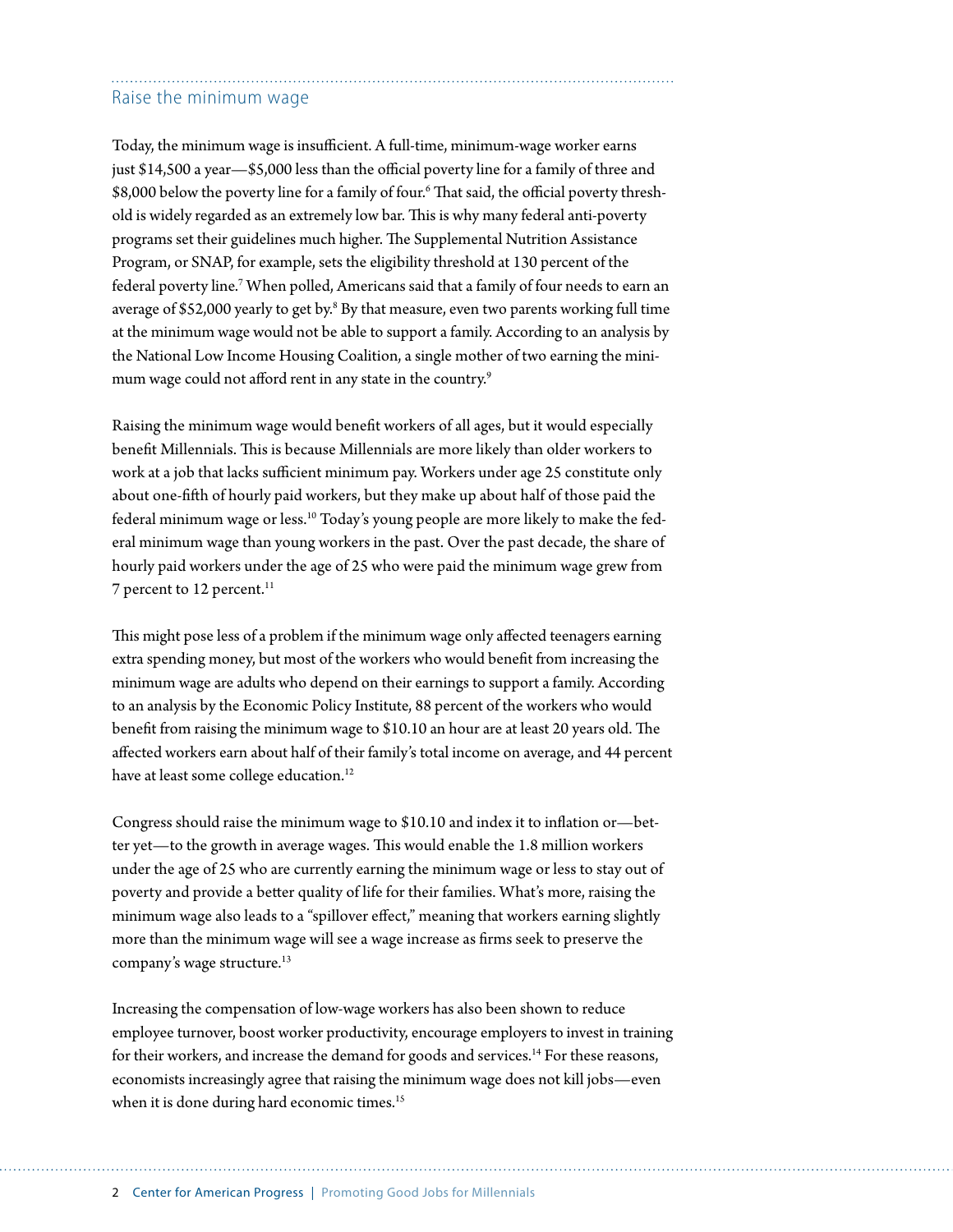# Guarantee paid family and medical leave

American workers do not have universal access to time off from work, which means many Americans are forced to choose between their jobs and caring for themselves or a family member in need. Guaranteed paid family and medical leave would especially benefit young workers, who disproportionately lack access to these protections.

Lack of access to paid family and sick leave reduces Americans' economic opportunities and creates substantial financial and health-related costs for all of us. Workers who lack access to family leave are more likely to drop out of the labor force. Among mothers who have paid leave, about 9 in 10 return to work within a year of giving birth. In contrast, among new mothers who quit their jobs, less than half returned to work within a year.<sup>16</sup> Without paid sick days, many workers must risk their jobs to care for themselves and their families. Twenty-three percent of adults say they have been threatened with termination or fired for taking time off when they or a family member were sick.<sup>17</sup>

Failing to provide workers adequate access to leave also creates significant social and economic costs. Consider that women who take paid leave and return to work are 39 percent less likely to receive public assistance and 40 percent less likely to receive food stamps in the year following a child's birth than women who return to work without taking leave.18 This might be because women who cannot take leave are more likely to have unexcused absences, causing them to lose out on promotions and higher wages. Workers with access to paid sick days are more likely to use preventive health services such as cancer screenings and tests, and they are less likely to use costly hospital emergency rooms.<sup>19</sup> In fact, researchers estimate that universal paid sick leave would reduce emergency room visits by 1.3 million each year, saving \$1.1 billion in medical costs annually.20 Workers with access to paid sick days are also nearly one-third less likely to be injured on the job, resulting in lower health care and employer costs.<sup>21</sup>

Finally, workers without paid sick leave are 1.5 times more likely to go to work sick and contagious than those who have paid sick days.22 Close to 90 percent of employees in food service—an industry with a high share of young workers—do not have paid sick days, leading more than two-thirds of restaurant employees to report that they have cooked, prepared, or served food while sick.23

Expanding access to paid family leave and sick days would improve financial security and labor-force connections for workers of all ages, but young workers would benefit the most. This is because Millennials are the least likely of all workers to have access to time off to care for themselves and their families, even though millions are parents and caregivers. About half of American women have their first child before the age of 25, but young parents are the least likely to be eligible for the Family and Medical Leave Act of 1993, or FMLA, or to have access to paid leave.<sup>24</sup> Moreover, about 14.5 million people under age 35 serve as unpaid family caregivers, often to an ailing parent or grandparent.25 Yet the majority of young workers do not have access to paid elder care leave.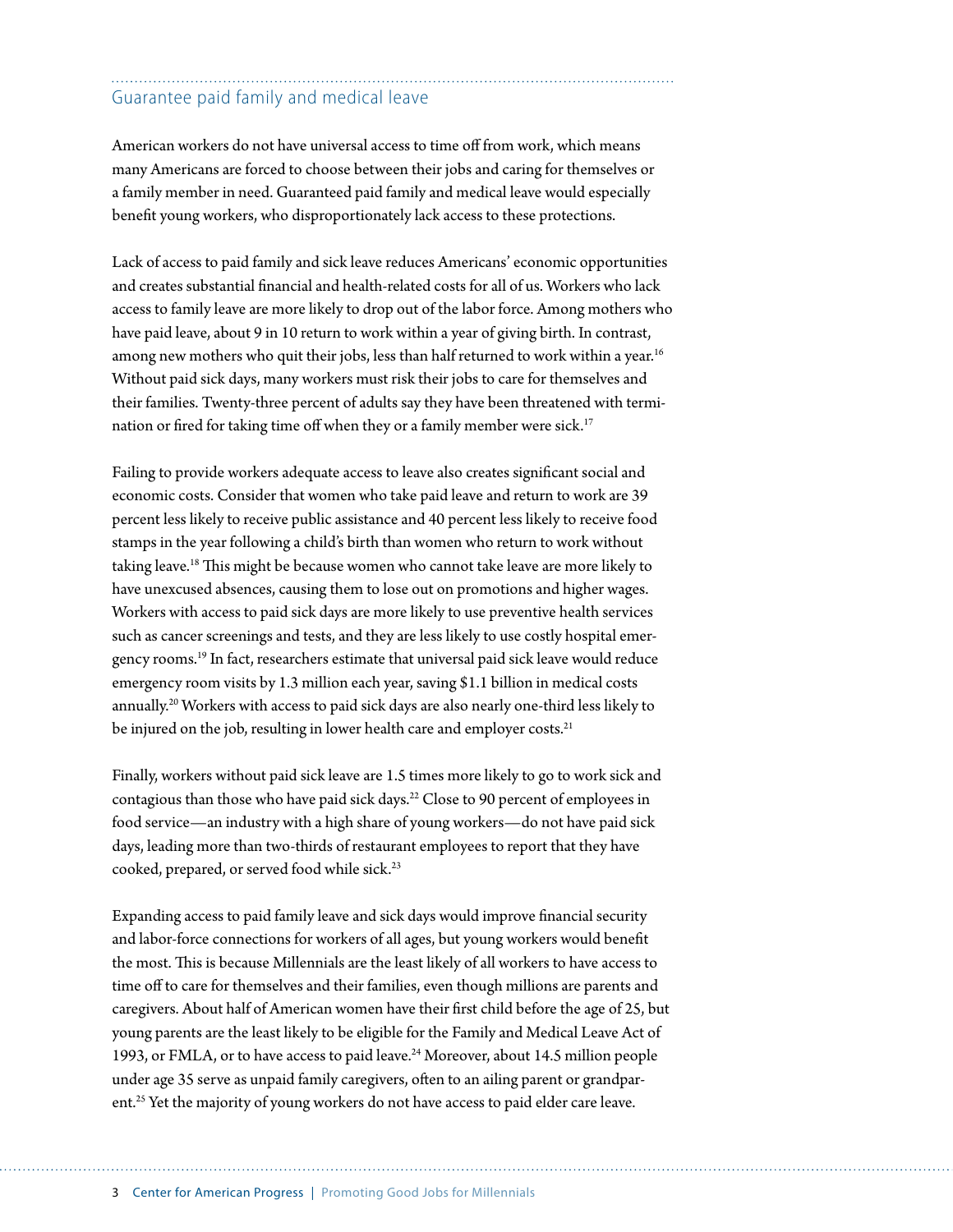The FMLA was a critical first step to help workers manage their commitments to both work and family, but it is not helping the young people who need it most. The FMLA provides employees with 12 unpaid weeks of job-protected leave for the birth or adoption of a child; the foster care of a child; the care of a seriously ill child, spouse, or

parent; or an employee's own serious illness.<sup>26</sup> But workers are only eligible for FMLA if they have at least 12 months of tenure with their employer, have worked at least 1,250 hours, and work for an employer who employs at least 50 people within a 75-mile radius of the employees' work site.<sup>27</sup> The job-tenure requirement alone renders many young parents ineligible for FMLA; among workers ages 18 to 25, 43.3 percent of women and 31.2 percent of men with a child at home have held their job for less than a year.<sup>28</sup> Among young African American parents, nearly half are ineligible for FMLA due to job-tenure requirements.<sup>29</sup>

Even when workers are eligible for unpaid leave under the FMLA, they often cannot afford to take it. Nearly 90 percent of eligible workers who needed leave said that they would have taken it if they had received some pay.30 Moreover, FMLA does not apply to same-sex partners who live in states that do not have marriage equality, and it

does not allow time off to care for a grandparent. Unfortunately for young workers, employers are not picking up the slack in federal law by offering their employees more generous leave policies. Young workers are much less likely than older workers to have access to any kind of paid family leave at their job.

Young workers are also the least likely to have access to paid sick days. Just 24 percent of workers under age 25 can use paid sick days, compared with more than 60 percent of workers ages 35 to 64.

#### **FIGURE 1**

### **Young mothers are the least likely to have access to parental leave**

Share of mothers with a child under age 2 who have insufficient job tenure to be eligible for FMLA



Source: Heather Boushey and John Schmitt, "Job Tenure and Firm Size Provisions Exclude Many Young Parents from Family and Medical Leave" (Washington: Center for Economic and Policy Research, 2007), available at http:// www.cepr.net/documents/publications/firmsize\_2008\_02.pdf.

# **FIGURE 2 Young workers are least likely to have access to paid family leave** Share of workers with access to different types of paid leave



Source: Sarah Jane Glynn, analysis of American Time Use Survey, Center for American Progress, 2013.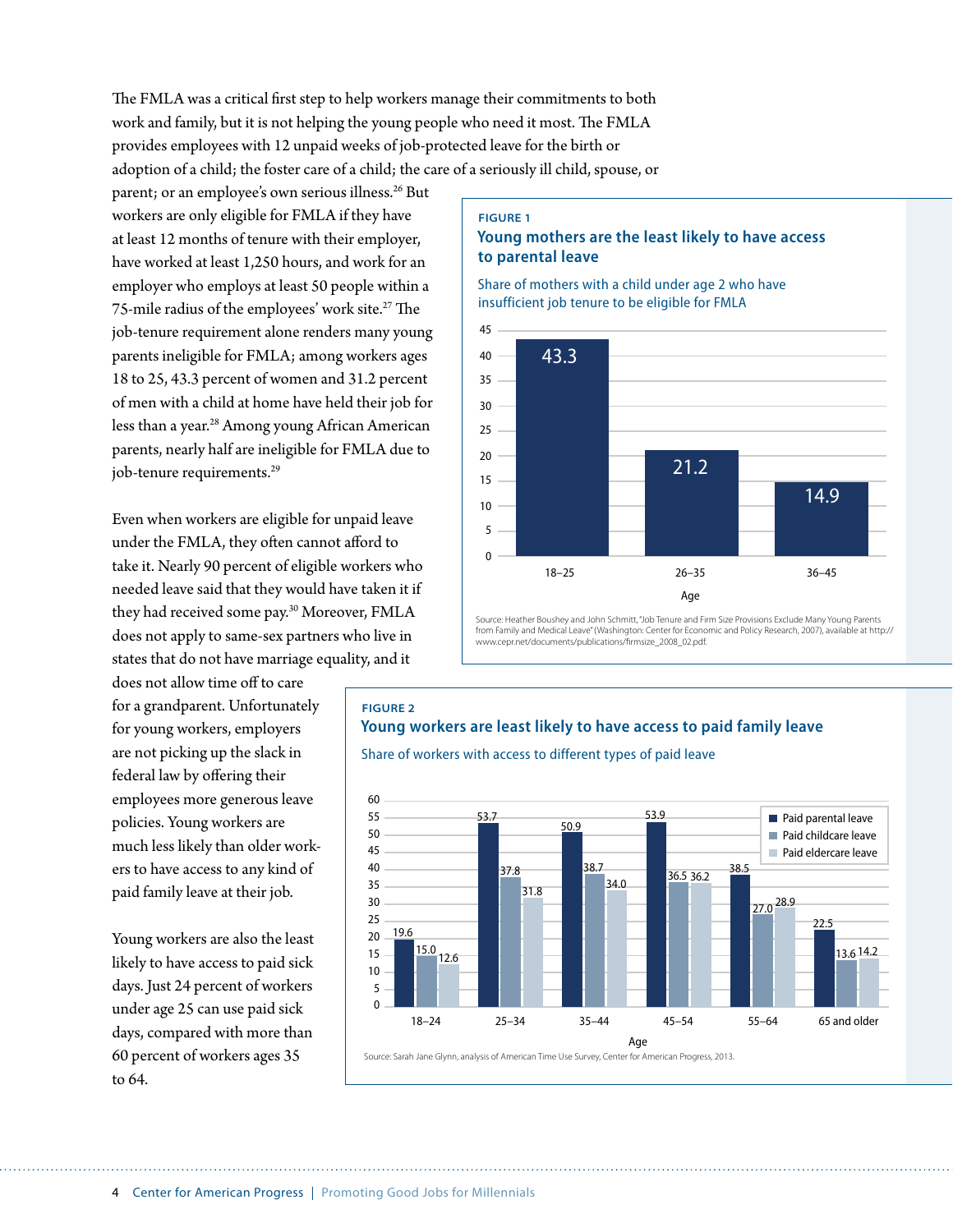Congress should enact a national paid family and medical leave program that would provide up to 12 weeks of partial wage replacement to allow workers time to care for a new child, help a seriously ill family member, or recover from one's own illness. America's social insurance contract has successfully and effectively provided income insurance for workers upon retirement, disability, or death for nearly 80 years, but it does not provide any income replacement for workers who need time off to care for their family members or recover from a serious illness. The Center for American Progress has proposed a plan that would make it possible for Millennials to have children, care for ill family members, or get sick without fearing that they will lose their pay, their opportunity to advance in the workplace, or their jobs.<sup>31</sup>



Source: Sarah Jane Glynn, analysis of American Time Use Survey, Center for American Progress, 2013.

Congress should also approve the Healthy Families Act, which would allow workers to earn paid sick leave to use when they are sick, to care for a sick family member, to obtain preventive care, or to address the impacts of domestic violence.<sup>32</sup> Access to paid sick days would benefit the many young workers who are currently forced to choose between their job, their health, and the health of their family members.

**FIGURE 3**

# Reform labor laws so that workers who want to form a union are able to do so

Union membership rates are at record lows, and young workers are the least likely of all workers to belong to a union.33 Boosting union membership is one of the most important things we can do to increase wages and benefits, reduce inequality, and strengthen the middle class. Union workers earn 11.3 percent more—or \$2.72 more per hour in 2013 dollars—than their nonunion counterparts.<sup>34</sup> Researchers at the Center for American Progress Action Fund found that if unionization rates increased by 10 percentage points—to roughly the level they were in 1980—the typical middle-class household, unionized or not, would earn \$1,501 more each year.<sup>35</sup> That's roughly the same effect as boosting college graduation rates by the same margin.<sup>36</sup>

But the union-election process is stacked against workers.37 Employers, for example, can legally require workers to attend anti-union meetings, and they can subject workers to one-on-one meetings about unionization with their direct supervisors. Companies can also prevent workers from discussing the union except outside of work—but they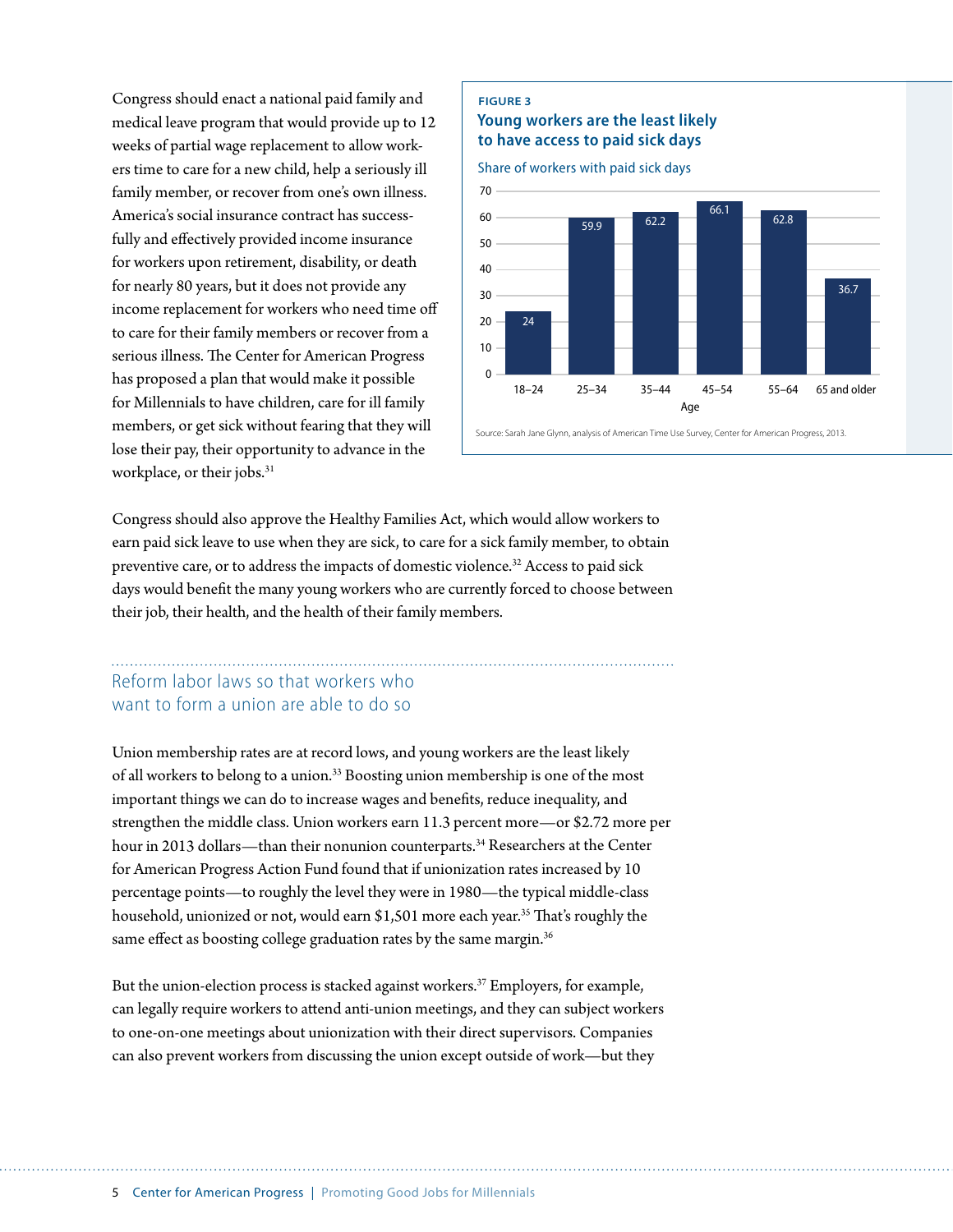do not have to provide pro-union workers with complete contact details for their colleagues, including email addresses. Employers who break the law—by harassing, intimidating, or even firing workers—face penalties so low that many anti-union companies view them as nothing more than the cost of doing business. When workers do manage to elect to form a union despite this uneven playing field, many corporations then use delay tactics to stall the negotiation of a first contract indefinitely. As a result, just one in every seven organizing drives that files a petition for an election reaches a first contract within one year of certification.<sup>38</sup>

Millennials have the most to gain from boosting union membership both because they have the lowest union membership rates and because they are more likely to work in lower

paying jobs with fewer benefits. Just 4.2 percent of workers under age 25 were union members in 2012, compared with 11.3 percent of all workers.<sup>39</sup> Among workers ages 25 to 34, 9.5 percent are unionized.<sup>40</sup>

The low union membership rate among young workers is not due to Millennials' dislike for unions. In fact, according to a recent Pew Research poll, Americans under age 30 view unions much more positively than older generations.<sup>41</sup> In a detailed analysis of Millennials' views on major social and policy issues, political scientists David Madland and Ruy Teixeira explain that "Millennials tend to view unions as important social institutions that advance progressive causes such as empowering workers, enforcing labor standards, and ensuring workers are awarded their fair share of productivity gains."42

Young workers want unions. The share of workers who want a union has risen substantially since the 1990s, with a majority of nonunion workers now reporting that they want to join a union.<sup>43</sup> Over the past year, thousands of fast-food workers, most of them in their 20s, have staged walkouts at restaurants across America.<sup>44</sup> They are demanding the right to organize a union without retaliation and an increase in the minimum wage.

Promoting good jobs for Millennials requires addressing the flawed labor-law process that impinges on workers' ability to form a union.

#### **FIGURE 4 Young workers are the least likely of all workers to be members of a union**

Union membership rate by age



Source: U.S. Bureau of Labor Statistics, "Union Members Summary," Press release, January 23, 2013, av http://www.bls.gov/news.release/union2.pr0.htm

#### **FIGURE 5**

## **Millennials view unions more favorably than older Americans**

#### Share with a positive view of unions



Source: U.S. Bureau of Labor Statistics, "Union Members Summary," Press release, January 23, 2013, available at http://www.bls.gov/news.release/union2.nr0.htm.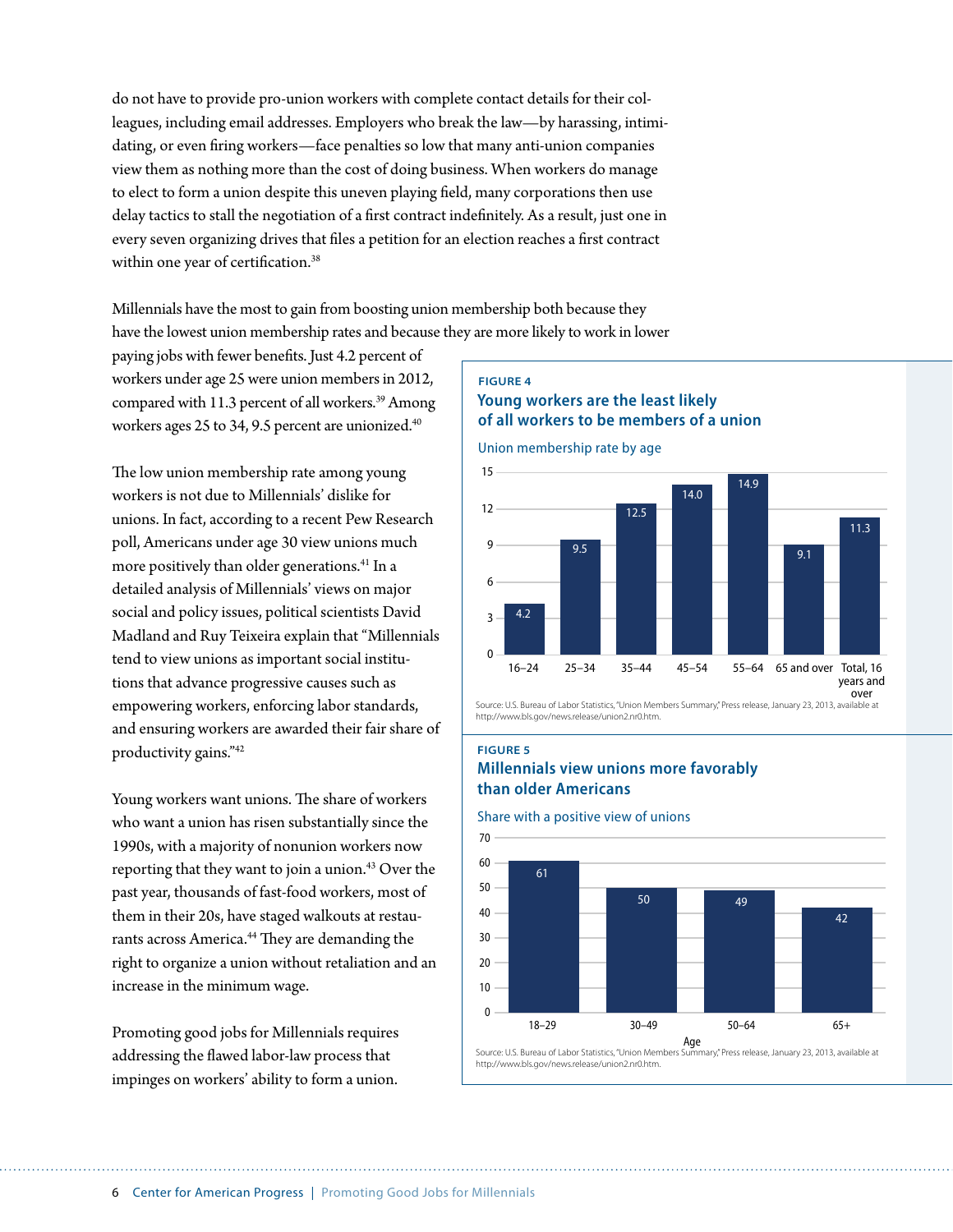Congress should pass comprehensive labor-law reform that establishes a fair process for workers to decide on union representation, expands coverage so more workers are provided the right to organize, establishes meaningful penalties and remedies for workers who are fired or discriminated against for exercising their right to organize, and promotes productive collective bargaining for first contracts so that young workers can negotiate for improved wages and benefits.45

# Enact the Employment Non-Discrimination Act to prohibit employers from discriminating against LGBT workers

It is legal in America to fire a person for being LGBT. The failure of federal law to protect LGBT workers from employment discrimination means that too many Americans are not hired, not promoted, or even fired from a job due solely to their sexual orientation and gender identity. Enacting workplace protections for LGBT workers is the right thing to do for all Americans, and it would especially benefit Millennials, who are coming out at a younger age than previous generations.

Millennials have grown up in a society that increasingly recognizes the rights of LGBT people. Perhaps as a result of this progress, 9 out of 10 voters mistakenly believe that LGBT workers already have federal protection against employment discrimination.<sup>46</sup> In fact, there is no federal law that protects LGBT workers from workplace discrimination, and most employers have free range to discriminate on the basis of sexual orientation and gender identity.

Many employers do discriminate, as the Center for American Progress explores in its "Workplace Discrimination Series."47 Studies show that anywhere from 15 percent to 43 percent of lesbian, gay, and bisexual workers have been discriminated against or harassed in the workplace.<sup>48</sup> Ninety percent of transgender workers have experienced harassment, mistreatment, or discrimination on the job or took action to hide who they are to avoid it.49 Largely as a result of discrimination, LGBT families report lower annual earnings and higher rates of poverty than non-LGBT families.<sup>50</sup>

Protecting LGBT workers from employment discrimination is especially important to Millennials. Young people today come out to their friends and family at a much earlier age—age 16 on average, down from age 25 in 1991—which increases the odds that young LGBT workers will face discrimination at an earlier age.<sup>51</sup> Today's high level of youth unemployment also makes it difficult or impossible for LGBT workers to find a better job when they are discriminated against or harassed by their current employer.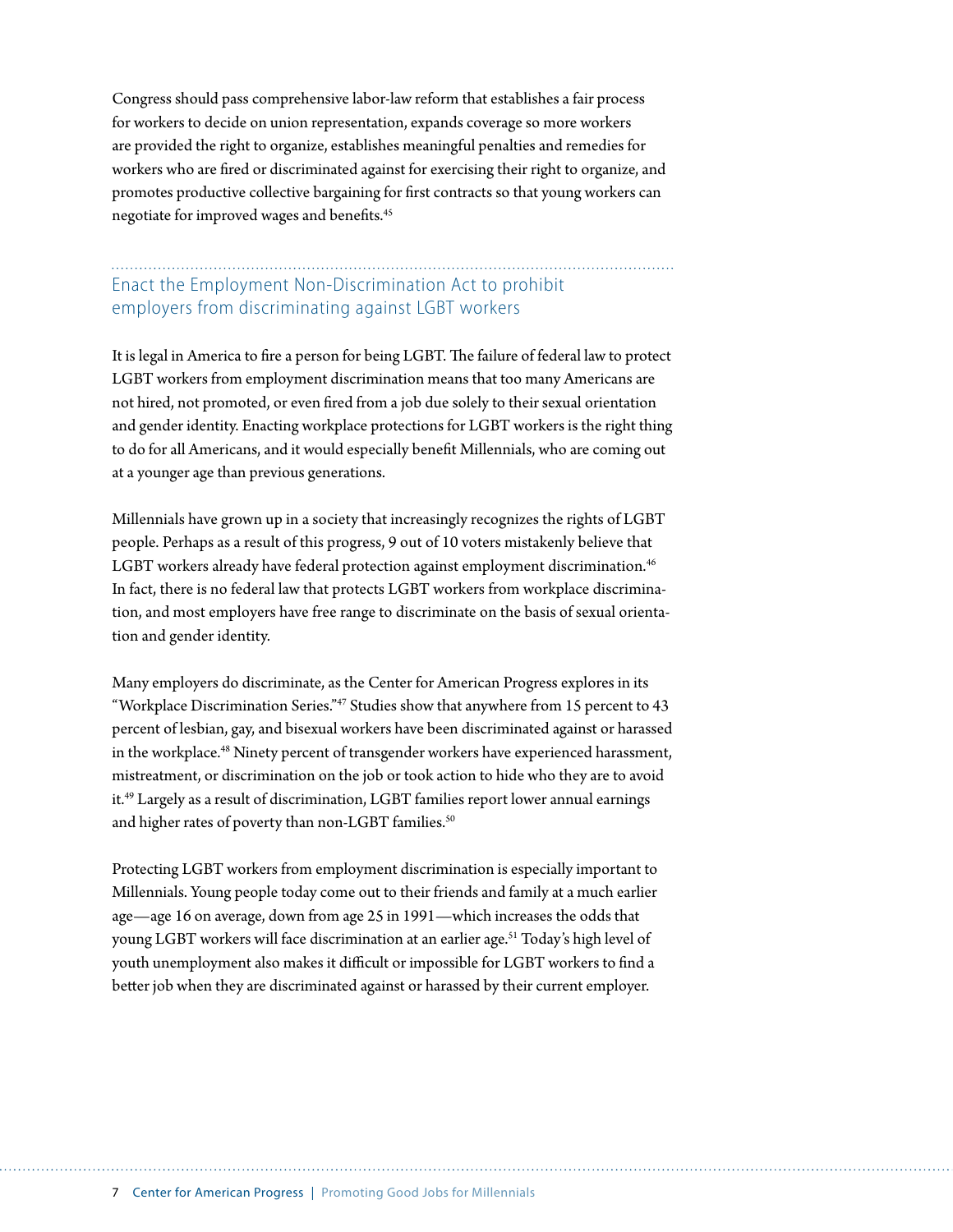Congress should enact the Employment Non-Discrimination Act, or ENDA, which would protect private and public employees from employment discrimination on the basis of perceived or actual sexual orientation and gender identity. This would improve economic security for all Millennials and ensure that LGBT workers do not have to hide who they are just to keep their jobs. On November 7, the Senate passed ENDA with bipartisan support, and it is now up to the House of Representatives to consider and approve this important legislation.

# Conclusion

Youth unemployment is not the only thing holding back Millennials in today's economy. Too many young Americans struggle to make ends meet and support a family even when they have full-time jobs. This is because young workers are the most affected by insufficient wages and a lack of family and medical leave, even though workers in their 20s are the most likely to have young children to support. These problems are compounded by low union membership rates and a flawed labor-law system that hinders workers' ability to organize. Additionally, young LGBT workers face serious economic challenges without federal protection from workplace discrimination.

Lawmakers must invest in job creation, and we have proposed measures to put young people to work today.52 But we must also enact policies that ensure Millennials have good, well-paying, middle-class jobs that allow them to raise America's next generation. This means raising the minimum wage, guaranteeing paid family and medical leave, strengthening workers' rights to form a union, and prohibiting employers from discriminating against workers on the basis of sexual orientation and gender identity. These measures will create economic opportunities for Millennials today and facilitate America's economic prosperity in the long term.

*Sarah Ayres is a Policy Analyst in the Economic Policy department at the Center for American Progress.*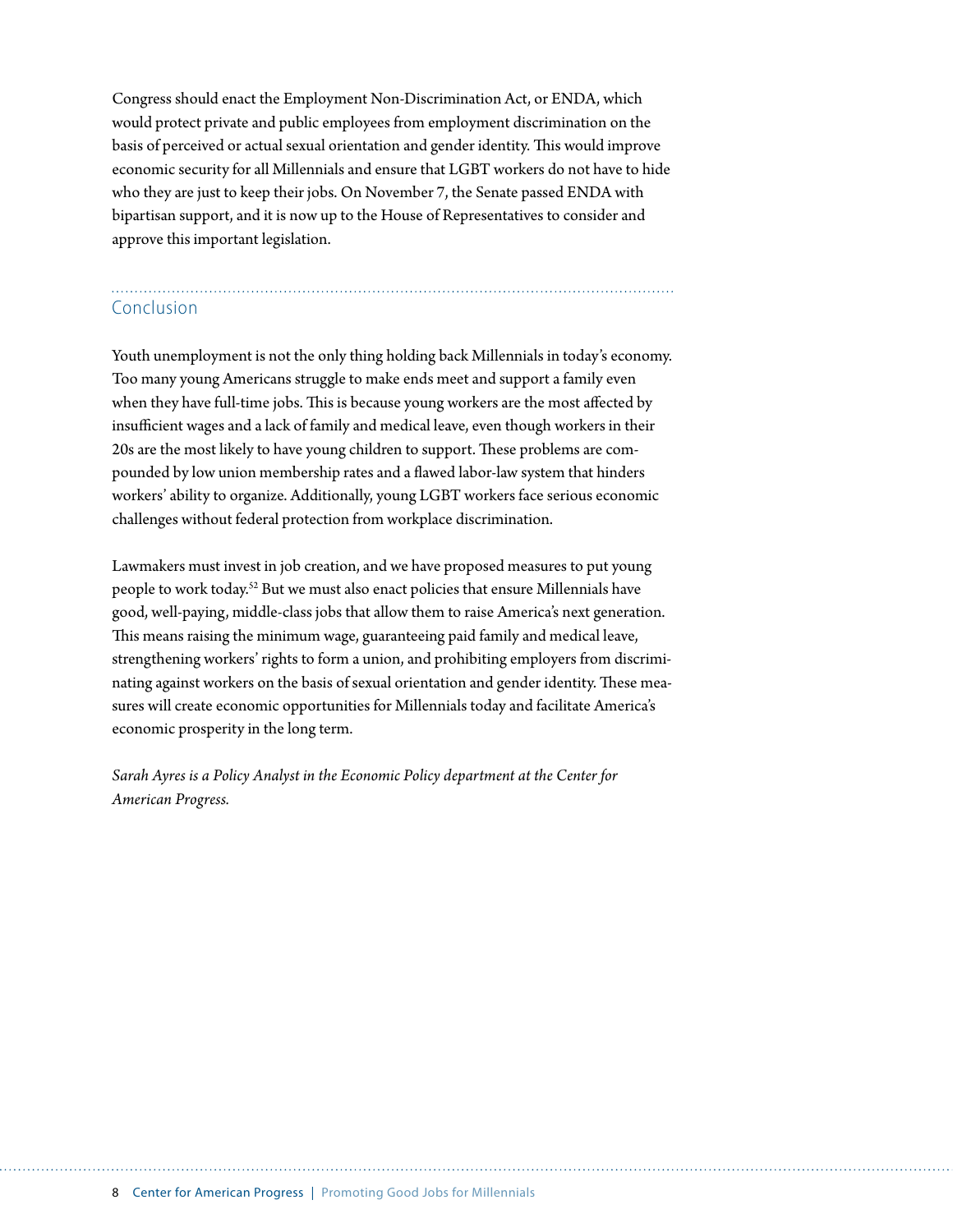## Endnotes

- 1 U.S. Bureau of Labor Statistics, *Current Population Survey* (U.S. Department of Labor, 2013), "Table 3: Employment status of the civilian noninstitutional population by age, sex, race."
- 2 Centers for Disease Control and Prevention, "FastStats: Births and Natality," available at [http://www.cdc.gov/nchs/](http://www.cdc.gov/nchs/fastats/births.htm) [fastats/births.htm](http://www.cdc.gov/nchs/fastats/births.htm) (last accessed August 2013).
- 3 Centers for Medicare & Medicaid Services, "2013 Federal Poverty Guidelines" (2013), available at [http://www.med](http://www.medicaid.gov/Medicaid-CHIP-Program-Information/By-Topics/Eligibility/Downloads/2013-Federal-Poverty-level-charts.pdf)[icaid.gov/Medicaid-CHIP-Program-Information/By-Topics/](http://www.medicaid.gov/Medicaid-CHIP-Program-Information/By-Topics/Eligibility/Downloads/2013-Federal-Poverty-level-charts.pdf) [Eligibility/Downloads/2013-Federal-Poverty-level-charts.](http://www.medicaid.gov/Medicaid-CHIP-Program-Information/By-Topics/Eligibility/Downloads/2013-Federal-Poverty-level-charts.pdf) [pdf](http://www.medicaid.gov/Medicaid-CHIP-Program-Information/By-Topics/Eligibility/Downloads/2013-Federal-Poverty-level-charts.pdf).
- 4 Sarah Jane Glynn, analysis of American Time Use Survey, Center for American Progress, 2013.
- 5 David Madland and Ruy Teixeira, "New Progressive America: The Millennial Generation" (Washington: Center for American Progress, 2009), available at [http://www.american](http://www.americanprogress.org/issues/2009/05/pdf/millennial_generation.pdf)[progress.org/issues/2009/05/pdf/millennial\\_generation.pdf.](http://www.americanprogress.org/issues/2009/05/pdf/millennial_generation.pdf)
- 6 Centers for Medicare & Medicaid Services, "2013 Federal Poverty Guidelines."
- 7 U.S. Department of Agriculture, "Supplemental Nutrition Assistance Program," available at [http://www.fns.usda.gov/](http://www.fns.usda.gov/snap/applicant_recipients/eligibility.htm) [snap/applicant\\_recipients/eligibility.htm](http://www.fns.usda.gov/snap/applicant_recipients/eligibility.htm) (last accessed November 2013).
- 8 Jeffrey M. Jones, "Public: Family of Four Needs to Earn Average of \$52,000 to Get By," Gallup, February 9, 2007, available at [http://www.gallup.com/poll/26467/public-family-four](http://www.gallup.com/poll/26467/public-family-four-needs-earn-average-52000-get.aspx)[needs-earn-average-52000-get.aspx.](http://www.gallup.com/poll/26467/public-family-four-needs-earn-average-52000-get.aspx)
- 9 National Low Income Housing Coalition, "2012 Two-Bedroom Housing Wage" (2012), available at [http://nlihc.org/](http://nlihc.org/sites/default/files/oor/2012-OOR-Housing-Wage-Map.pdf) [sites/default/files/oor/2012-OOR-Housing-Wage-Map.pdf.](http://nlihc.org/sites/default/files/oor/2012-OOR-Housing-Wage-Map.pdf)
- 10 U.S. Bureau of Labor Statistics, "Characteristics of Minimum Wage Workers: 2012," available at [http://www.bls.gov/cps/](http://www.bls.gov/cps/minwage2012.htm) [minwage2012.htm](http://www.bls.gov/cps/minwage2012.htm) (last accessed August 2013).
- 11 U.S. Bureau of Labor Statistics, "Characteristics of Minimum Wage Workers: 2002," available at [http://www.bls.gov/cps/](http://www.bls.gov/cps/minwage2002.htm) [minwage2002.htm](http://www.bls.gov/cps/minwage2002.htm) (last accessed August 2013); U.S. Bureau of Labor Statistics, "Characteristics of Minimum Wage Workers: 2012."
- 12 David Cooper and Doug Hall, "Raising the federal minimum wage to \$10.10 would give working families, and the overall economy, a much-needed boost" (Washington: Economic Policy Institute, 2013), available at [http://www.epi.org/](http://www.epi.org/publication/bp357-federal-minimum-wage-increase) [publication/bp357-federal-minimum-wage-increase.](http://www.epi.org/publication/bp357-federal-minimum-wage-increase)
- 13 Kai Filion, "Fact sheet for 2009 minimum wage increase-Minimum Wage Issue Guide" (Washington: Economic Policy Institute, 2009), available at [http://www.epi.org/publica](http://www.epi.org/publication/mwig_fact_sheet)[tion/mwig\\_fact\\_sheet.](http://www.epi.org/publication/mwig_fact_sheet)
- 14 Jennifer Erickson and Michael Ettlinger, "300 Million Engines of Growth: A Middle-Out Plan for Jobs, Business, and a Growing Economy" (Washington: Center for American Progress, 2013), available at [http://www.americanprogress.](http://www.americanprogress.org/issues/economy/report/2013/06/13/66204/300-million-engines-of-growth) [org/issues/economy/report/2013/06/13/66204/300-million](http://www.americanprogress.org/issues/economy/report/2013/06/13/66204/300-million-engines-of-growth)[engines-of-growth.](http://www.americanprogress.org/issues/economy/report/2013/06/13/66204/300-million-engines-of-growth)
- 15 T. William Lester, David Madland, and Nick Bunker, "An Increased Minimum Wage is Good Policy Even During Hard Times," Center for American Progress Action Fund, June 7, 2011, available at [http://www.americanprogressaction.](http://www.americanprogressaction.org/issues/labor/news/2011/06/07/9747/an-increased-minimum-wage-is-good-policy-even-during-hard-times) [org/issues/labor/news/2011/06/07/9747/an-increased](http://www.americanprogressaction.org/issues/labor/news/2011/06/07/9747/an-increased-minimum-wage-is-good-policy-even-during-hard-times)[minimum-wage-is-good-policy-even-during-hard-times](http://www.americanprogressaction.org/issues/labor/news/2011/06/07/9747/an-increased-minimum-wage-is-good-policy-even-during-hard-times).
- 16 Wen-Jui Han and others, "Public Policies and Women's Employment After Childbearing." Working Paper 14660 (National Bureau of Economic Research, 2009), available at [http://www.nber.org/papers/w14660.pdf.](http://www.nber.org/papers/w14660.pdf)
- 17 Jane Farrell and Joanna Venator, "Fact Sheet: Paid Sick Days" (Washington: Center for American Progress, 2012), available at [http://www.americanprogress.org/issues/labor/](http://www.americanprogress.org/issues/labor/news/2012/08/16/12031/fact-sheet-paid-sick-days) [news/2012/08/16/12031/fact-sheet-paid-sick-days](http://www.americanprogress.org/issues/labor/news/2012/08/16/12031/fact-sheet-paid-sick-days).
- 18 Linda Houser and Thomas P. Vartanian, "Pay Matters: The Positive Economic Impacts of Paid Family Leave for Families, Businesses, and the Public" (New Brunswick, NJ: Center for Women and Work, 2012).
- 19 Farrell and Venator, "Fact Sheet: Paid Sick Days."
- 20 Ibid.

- 21 Ibid.
- 22 Ibid.
- 23 Ibid.
- 24 Centers for Disease Control and Prevention, "FastStats: Births and Natality."
- 25 National Alliance for Caregiving and AARP, "Caregiving in the U.S. 2009" (2009), available at [http://www.caregiving.](http://www.caregiving.org/pdf/research/Caregiving_in_the_US_2009_full_report.pdf) [org/pdf/research/Caregiving\\_in\\_the\\_US\\_2009\\_full\\_report.](http://www.caregiving.org/pdf/research/Caregiving_in_the_US_2009_full_report.pdf) [pdf](http://www.caregiving.org/pdf/research/Caregiving_in_the_US_2009_full_report.pdf).
- 26 U.S. Department of Labor, "The Family and Medical Leave Act (FMLA)," available at [http://www.dol.gov/compliance/](http://www.dol.gov/compliance/laws/comp-fmla.htm) [laws/comp-fmla.htm](http://www.dol.gov/compliance/laws/comp-fmla.htm) (last accessed November 2013).
- 27 Ibid.
- 28 Heather Boushey and John Schmitt, "Job Tenure and Firm Size Provisions Exclude Many Young Parents from Family and Medical Leave" (Washington: Center for Economic and Policy Research, 2007), available at [http://www.cepr.net/](http://www.cepr.net/documents/publications/firmsize_2008_02.pdf) [documents/publications/firmsize\\_2008\\_02.pdf.](http://www.cepr.net/documents/publications/firmsize_2008_02.pdf)

29 Ibid.

- 30 Sarah Jane Glynn, "Fact Sheet: Paid Family and Medical Leave" (Washington: Center for American Progress, 2012), available at [http://www.americanprogress.org/issues/](http://www.americanprogress.org/issues/labor/news/2012/08/16/11980/fact-sheet-paid-family-and-medical-leave) [labor/news/2012/08/16/11980/fact-sheet-paid-family-and](http://www.americanprogress.org/issues/labor/news/2012/08/16/11980/fact-sheet-paid-family-and-medical-leave)[medical-leave.](http://www.americanprogress.org/issues/labor/news/2012/08/16/11980/fact-sheet-paid-family-and-medical-leave)
- 31 Ann O'Leary, Matt Chayt, and Eve Weissman, "Social Security Cares: Why America is Ready for Paid Family and Medical Leave" (Washington: Center for American Progress, 2012), available at [http://www.americanprogress.org/issues/labor/](http://www.americanprogress.org/issues/labor/report/2012/09/27/39331/social-security-cares) [report/2012/09/27/39331/social-security-cares](http://www.americanprogress.org/issues/labor/report/2012/09/27/39331/social-security-cares).
- 32 *Healthy Families Act,* H. R. 1876, 112 Cong. 1 sess. (Government Printing Office, 2011).
- 33 U.S. Bureau of Labor Statistics, "Union Members Summary," Press release, January 23, 2013, available at [http://www.bls.](http://www.bls.gov/news.release/union2.nr0.htm) [gov/news.release/union2.nr0.htm.](http://www.bls.gov/news.release/union2.nr0.htm)
- 34 The hourly premium is based on David Madland and Karla Walter, "Unions are Good for American Economy (Washington: Center for American Progress Action Fund, 2009), available at [http://images2.americanprogress.org/](http://images2.americanprogress.org/CAPAF/2009/02/US_EFCA.pdf) [CAPAF/2009/02/US\\_EFCA.pdf.](http://images2.americanprogress.org/CAPAF/2009/02/US_EFCA.pdf) The real hourly earnings of all wage and salary workers is from U.S. Bureau of Labor Statistics, *Current Population Survey*. In October 2013, the average hourly earnings of workers in the United States was \$24.10.
- 35 David Madland and Nick Bunker, "States with Stronger Unions Have Stronger Middle Classes," Center for American Progress Action Fund, September 21, 2012, available at [http://www.americanprogressaction.org/issues/labor/](http://www.americanprogressaction.org/issues/labor/news/2012/09/21/38898/states-with-stronger-unions-have-stronger-middle-classes) [news/2012/09/21/38898/states-with-stronger-unions-have](http://www.americanprogressaction.org/issues/labor/news/2012/09/21/38898/states-with-stronger-unions-have-stronger-middle-classes)[stronger-middle-classes.](http://www.americanprogressaction.org/issues/labor/news/2012/09/21/38898/states-with-stronger-unions-have-stronger-middle-classes)

36 Ibid.